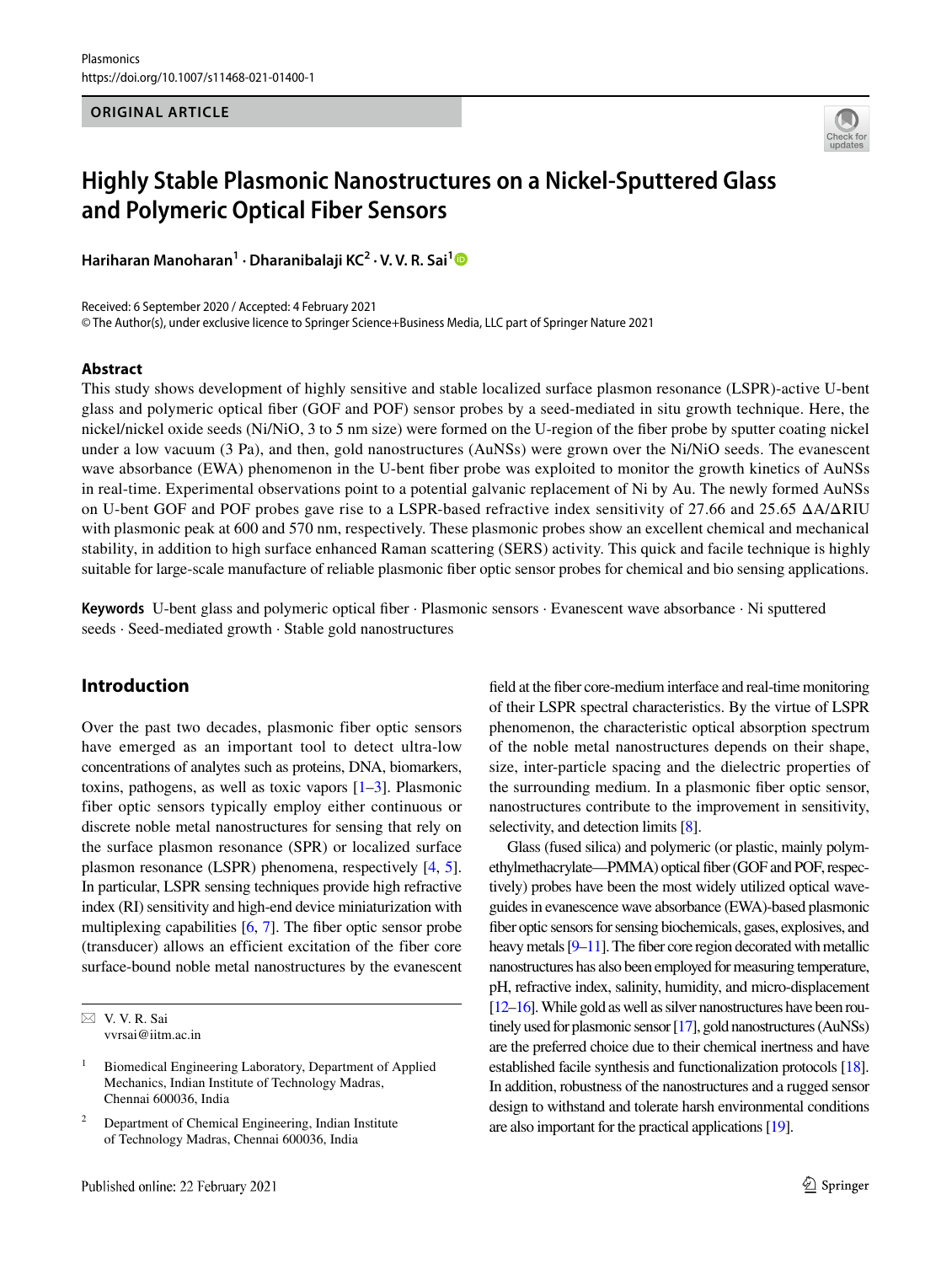The conventional techniques for the fabrication of plasmonic fiber optic sensor probes involve either sputtering of gold [\[20](#page-10-4), [21\]](#page-10-5) over a decladded fiber or chemisorption of gold nanostructures to thiol or amine-functionalized fiber core surface [\[22\]](#page-10-6). Both of these techniques have their own advantages and limitations. For example, sputter coating of gold or silver or any other lesser known plasmonic materials such as copper is an easily scalable fabrication process, however, with a limited control over the size and shape of the nanostructures. Additionally, a thin buffer layer of Cr, Ti, or Ni is pre-coated on the fiber probe surface, mainly to improve the adhesion [\[23,](#page-10-7) [24\]](#page-10-8). This buffer layer impedes the optical properties of the newly sputtered gold films [[25](#page-10-9)]. Further, sputtering technique has been extensively used for fabricating SPR rather than LSPR sensors. On the other hand, the self-assembly of chemically synthesized AuNSs on fiber probe surface mediated by chemisorption and electrostatic interactions allows freedom to utilize the AuNSs of desired size, shape, and thus LSPR spectral characteristics can be precisely controlled by the solution-phase synthesis. However, the stability of the such nanostructured layers is poor and multilayer formation and particle aggregation cannot be ruled out [\[26](#page-10-10), [27\]](#page-10-11). Therefore, a combination of physical sputter deposition for seed formation and a chemical synthesis route for AuNSs growth is anticipated to be a favorable approach to achieve a robust and highly sensitive plasmonic-LSPR sensors. A seed-mediated growth-based fabrication of plasmonic fiber optic sensors, demonstrated elsewhere by our group [\[28\]](#page-10-12), could be a highly suitable strategy to explore the combination of physicochemical process for this purpose.

Ni/NiO nanostructures are known for their excellent electrical and optical properties with high durability and affinity towards dielectric surface [[29](#page-10-13)[–31\]](#page-10-14). Sputtered Ni/NiO films have been widely used in the fabrication of solar cells, photoanodes in water oxidation, and gas sensors [\[32](#page-10-15)[–34](#page-10-16)]. In our approach, the Ni/NiOsputtered seed layer on the U-bent GOF and POF probes was used as a sacrificial template for gold nanostructure (AuNSs) synthesis mediated by galvanic replacement [[35](#page-10-17)]. The seed layer and the AuNSs on the fiber probe were characterized by atomic force and electron microscopic techniques. The LSPR activity and sensor performance of the newly fabricated plasmonic fiber probes were evaluated based on their refractive index sensitivity. Additionally, their chemical and mechanical stability was studied by subjecting the probes to highly acidic or basic solution. Further, the surface enhanced Raman scattering (SERS) activity of the plasmonic POF probes was also investigated.

# **Materials and Methods**

#### **Materials**

from Thorlabs Inc., USA and Mitsubishi Chemical Corporation, Japan, respectively. The core diameter, cladding thickness, and numerical aperture of the GOF and POF were 200 μm, 15 μm, 0.39 and 240 μm, 10 μm, 0.5, respectively. Gold chloride trihydrate  $(HAuCl<sub>4</sub>:3H<sub>2</sub>O, \geq 99.9%)$  from Alfa Aesar, silver nitrate (AgNO<sub>3</sub>) from Merck, ascorbic acid, and cetyltrimethylammonium bromide (CTAB) from SRL chemicals were used for synthesis. All the chemicals including the organic solvents used for cleaning and buffer preparation were of analytical grade. Deionized water (Millipore water,  $18 \text{ M}\Omega \text{ cm}$ ) was used in the experiments.

#### **Fabrication of U‑Bent Optical Fiber Probes**

U-bent GOF probe was fabricated by following a procedure as depicted in Fig. S1 (in Supplementary Information) and described elsewhere [[36](#page-10-18)]. Briefly, straight silica fiber of length 30 cm was cut using a fiber scribe and the fiber ends were polished. The buffer and the cladding layers in the middle of fiber over a length of 1 cm were removed (decladding) using a sharp stainless-steel razor. The decladded region of the silica fiber was exposed to a butane flame (at  $\sim$  700 °C) and manually bent to obtain U-bent probe. Subsequently, the U-region (sensor surface) was washed with acetone, piranha solution (70% sulfuric acid + 30% hydrogen peroxide; caution: piranha solution is highly corrosive), and excess DI water.

The U-bent POF probe was prepared by following a procedure as depicted in Fig. S2 (in Supplementary Information) and described elsewhere [[37](#page-10-19)]. Briefly, a straight PMMA fiber of length 30 cm was cut using a POF cutter tool. The central region of the straight PMMA fiber was folded in the form of U-shape and pushed into a glass capillary tube with 1.2 mm inner diameter. Next, the glass capillary containing the fiber was kept in a hot air oven at 80 °C for 15 min, in order to subject the fibers to a thermal deformation to obtain a U-shape. The probe was taken out from the glass capillary and the U-region was dipped in ethyl acetate (3 min) to remove the cladding. Finally, the U-region was cleaned with fiber wipes and washed with excess deionized (DI) water. Using an optical microscope, bend diameter at the U-region was found to be  $1.0 \pm 0.2$  mm and  $1.0 \pm 0.3$  mm for POF and GOF probes, respectively.

#### **Nickel Sputter Deposition**

To obtain the seeds over the U-bent region of the probe, Ni sputtering was carried out using Hitachi E-1010 ion sputter coater unit. Inside the sputtering chamber, U-bent probes were placed vertically on a customized mechanical stage as shown in Fig. [1a](#page-2-0). The distance between the tip of U-bent probe and the Nickel target (99% pure, purchased from a local vendor) was maintained at 7 cm. Ni sputtering was carried out for a duration of 10 s at 3 Pa pressure, 25 mA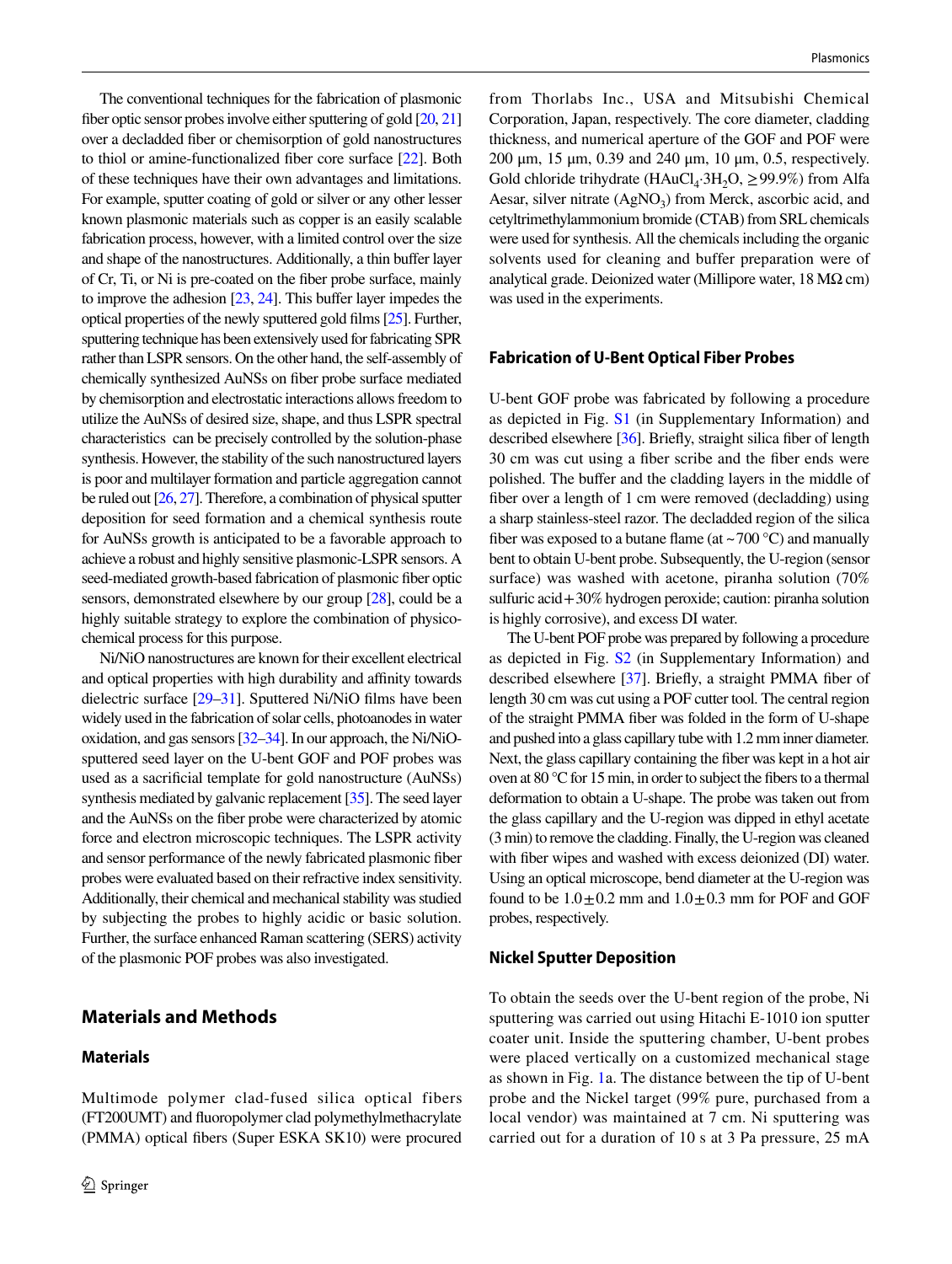current, 123 W discharge power. Further, the Ni-sputtered probes were stored in a vacuum desiccator and used within 2 days (Fig. [1c](#page-2-0)).

#### **Growth Solution and in Situ Synthesis of AuNSs**

An aqueous solution consisting of HAuCl<sub>4</sub>, CTAB (surfactant), and ascorbic acid (reducing agent) was used as the growth solution for synthesizing AuNSs on U-bent probes. The Ni-sputtered U-region of the probe was immersed in a sample holder and thoroughly washed with DI water (Fig. [1b](#page-2-0)). Subsequently, the probes were incubated in a growth solution prepared based on a protocol described elsewhere [[38](#page-10-20)]. Detailed role of each chemical constituents in the growth solution is extensively discussed by C. J. Murphy et al. [[39](#page-10-21)]. Briefly, 10  $\mu$ L of HAuCl<sub>4</sub> (33 mM) and 6  $\mu$ L of AgNO<sub>3</sub> (20 mM) were added to 964- $\mu$ L CTAB solution (0.1 M) and mixed gently in a plastic vial (Eppendorf tube). Next, 20 μL of freshly prepared ascorbic acid (0.1 M) was added to this mixture which resulted in a color change from yellow to colorless.

#### **Experimental Setup**

The optical setup mainly consists of a halogen light source (HL2000 with a wavelength range 360 to 2400 nm) and a fiber optic spectrometer (USB 4000) with wavelength range between 200 and 1000 nm that were procured from Ocean Optics Inc, USA.

After sputter deposition, one end of the Ni-seeded U-bend fiber was connected to the halogen light source (using SMA 905 connector) and the other end was connected to a fiber optic spectrometer with the help of bare fiber adapters (BFT1, Thorlabs Inc., USA) and compatible SMA connectors as depicted in Fig. [1](#page-2-0)b. The UV-visible absorption spectra were recorded in real-time using Spectrasuite software.

#### **Sucrose Solutions**

Different refractive index (RI) solutions were prepared by adding various amount of sucrose in DI water and their RI (1.333 to 1.348) was verified using a standard bench-top refractometer (J357. Rudolph Research, USA). The probes were dipped into the sucrose solutions of increasing RI values and absorbance spectral response were recorded with DI water as reference.

#### **Chemical and Mechanical Stability Tests**

The chemical stability of the plasmonic GOF and POF probe was evaluated by dipping them in 1 M  $H_2SO_4$ , 1 M NaOH,  $H_2O_2$ , or PBS (1×) solutions for 1 h and monitoring the plasmonic peak absorbance. The mechanical stability test was carried out using a scotch tape (3 M scotch tape 810 magic). First, the probe was connected to a light source and a spectrometer and its U-region was placed on a clean glass slide. Next, the adhesive side of a scotch tape was pressed against the U-region of the AuNSs-probe and pulled off manually, while observing the changes in the plasmonic EWA peak in real-time. This procedure was repeated twice which was indicated as three cycles. For stability studies, a highly stable white LED light source (built in-house) was used.

#### **SERS‑Based Sensing**

Feasibility of plasmonic POF probes as a SERS substrate was examined. Here, AuNSs-coated POF probes were dipped (for 3 h) in varying concentrations of aqueous Rhodamine B dye solution (Raman label). SERS signals were acquired using a benchtop Raman spectrometer (TEC cooled WP 785L, Wasatch Photonics, USA) in a conventional backscattering configuration. Here, 785-nm laser source was operated at 40 mW power. Integration time was kept at 1 s with average of 5 scans. Raman scattering spectra were acquired using Enlighten software.



<span id="page-2-0"></span>**Fig. 1** Experimental setup. (**a)** Schematic presentation of Ni-coating inside a sputtering chamber. (**b)** Illustration of the optical setup for fabricating plasmonic fiber optic probes. (**c)** Actual photographic image of (1,4) bare-(2,5) Ni-sputtered-(3,6) AuNPs grown-GOF and POF probes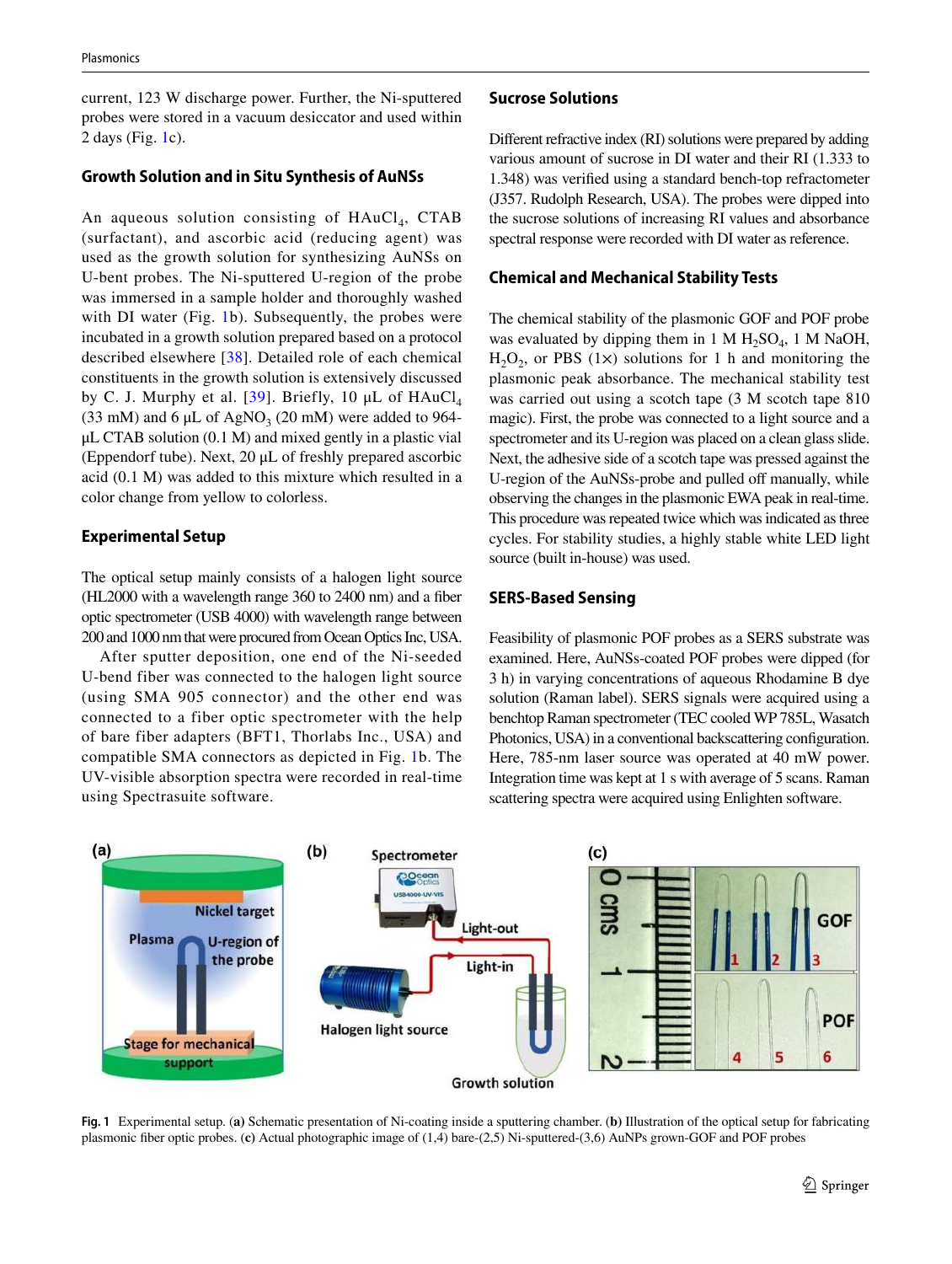#### **Characterization**

The plasmon peak in EWA-based UV-visible spectrum was obtained by calculating minimum dA/dλ using Origin software. Roughness measurements were made using atomic force microscope (AFM, NX10 Park system) in a non-contact mode at a scan rate of 0.5 Hz. Scanning electron microscopy (SEM) imaging and the energy dispersive X-ray (EDX) analysis were performed using Hitachi S-4800 attached with an Oxford instrument X-Max 80 mm<sup>2</sup> detector. SEM imaging was carried out with an accelerating voltage of 5.0 kV and working distance of 8.1 mm.

# **Results and Discussion**

### **Seed Deposition on the U‑Bent Probes**

Sensitivity of plasmonic U-bent fiber optic probes depends on the effective interaction of metal nanostructures with evanescence field at the core-medium interface [[40\]](#page-10-22). Simulation studies show that maximum light is confined at the outer curvature of the U-region of the probe (Fig. S3, in Supplementary Information) [[41](#page-10-23)]. Therefore, we aim to grow AuNSs by seeding Ni at the outer U-bent region for sensor probe. To achieve this, the probes were held vertically close to the center of the ring target in the sputterdeposition unit. For both GOF and POF probes, Ni was sputter coated on the decladded U-region for a deposition time of 10 s. After sputtering, the EWA spectra of Ni-coated probes were obtained by dipping them in DI water while bare U-bent probe was taken as reference (Fig. [2a](#page-3-0)). These spectra consistently revealed the presence of an absorbance peak at ~ 390 and 385 nm for Ni-sputtered GOF and POF probes, respectively  $(n=5)$ . The AFM images obtained from Ni-coated GOF and POF probes (Fig. [2b](#page-3-0)) sputtered for 10 s substantiate the formation of nano-islands on the probe surface. The RMS roughness (in nm) of the bare and Ni-sputtered fiber surfaces was (5, 9) and (4, 7) for GOF and POF, respectively. This considerable increase in the roughness indicates the formation of Ni seeds of



<span id="page-3-0"></span>**Fig. 2 (a)** EWA-based UV-visible spectra recorded from Ni/NiO coated U-bent GOF and POF probe (10 s sputtered) using a fiberoptic spectrometer and broadband halogen light source. (**b)** AFM images of bare and sputtered GOF and POF probes (near the outer curvature). (c) EDX spectrum of Ni-sputtered silicon wafer with a  $Si<sub>3</sub>N<sub>4</sub>$  surface showing nickel (2.67 wt%) and oxygen (1.14 wt%) peaks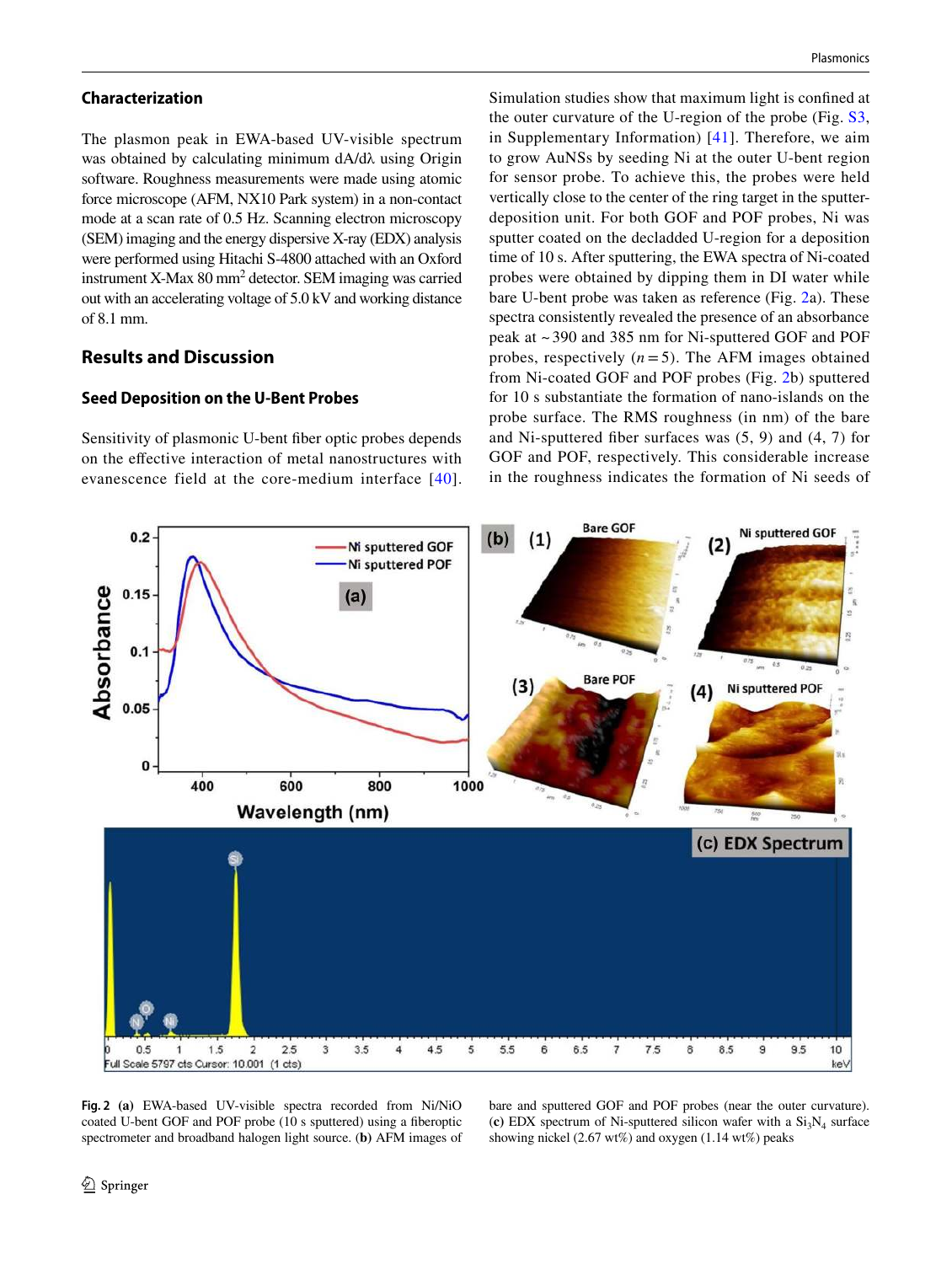dimensions around 3 to 5 nm. To investigate the elemental composition, Ni-sputtered silicon wafer (under same experimental conditions) was subjected to EDX analysis. Presence of nickel with oxygen on the sputtered silicon wafers was confirmed using EDX spectra (Fig. [2c](#page-3-0)). This points a potential formation of Ni/NiO layer on the U-bent probes, which could be attributed to the presence of oxygen ambience due to the low vacuum conditions (3 Pa) as well as oxidized Ni on the target surface (Fig. S4, in Supplementary Information) [[42](#page-10-24), [43\]](#page-10-25). The optical absorption spectral characteristics with a peak around 390 nm obtained from the Ni-sputtered U-bent probes is similar to those of freely suspended NiO nanoparticles in the size range of 3 to 5 nm reported elsewhere [[44](#page-10-26), [45\]](#page-10-27). Interestingly, the EWA spectra of the probes sputter coated for 50 s were significantly broader over 400 to 1000 nm, with a peak beyond 500 nm wavelength, pointing towards formation of a continuous Ni/NiO film over the probe surface (Fig. S5, in Supplementary Information).

Since the primary goal of the study was to fabricate LSPR-active plasmonic fiber optic probes, the sputtering time was kept low  $(t = 10 s)$  in order to obtain discrete seed particles. It may be noted that after sputter deposition, the probes were used as-such without any thermal treatment.

#### **Seed‑Mediated Growth of Gold Nanostructures**

The seed-mediated growth strategy adopted in this study has been well-established to synthesize anisotropic AuNSs using metal seeds such as Fe, Ru, Cd, Cu, Hg, In, Au, or Sb in colloidal solutions [[46](#page-10-28)]. In our case, AuNSs were grown on Ni/NiO-seeded GOF and POF probes by dipping them into an aqueous growth solution containing CTAB,  $HAuCl<sub>4</sub>$ , AgNO<sub>3</sub>, and ascorbic acid. The formation of the AuNSs on the U-bent probes was monitored in real-time and the EWA spectra were recorded at regular intervals during the growth process. Figure [3](#page-4-0) shows a very interesting phenomenon, where, as soon as the Ni-sputtered GOF probe was dipped in the growth solution, the optical absorption characteristics of Ni/NiO seeds were found to rapidly diminish from 0.16 to almost 0.015 units within the first 30 s with a blue-shift in the peak from 390 to  $\sim$  360 nm.

Soon after, a plasmonic characteristic peak at 550 nm was observed at 60 s indicating the deposition of gold over the probe surface. Within 11 min, a remarkable 2-orders of increase in the plasmonic absorbance with a red-shift in its plasmon peak (50 nm) was observed (Fig. [4a](#page-5-0)), indicating the growth phase with a continued deposition of gold over the nucleation sites and leading to the formation of AuNSs. When the absorbance response reached a value of 2.0 units, the growth of AuNSs were arrested by removing GOF probe from growth solution and rinsing the probe surface with DI water. Newly formed AuNSs contributed to a plasmon peak at 600 nm for GOF probe. SEM images confirmed the presence of discrete AuNSs formation with irregular shape on silica surface (Fig. [4b](#page-5-0), c). The packing density of AuNSs on the outer region was much higher compared with the inner region on the U-bend portion of GOF probes (Fig. S6, in Supplementary Information). This result confirms that higher AuNSs packing on the outer curvature could lead to effective interaction of nanostructures with evanescent field. On the other hand, AuNSs were formed on Ni-sputtered POF probe and exhibited a plasmonic peak at 570 nm (Fig. [4](#page-5-0)d). The shape and size of AuNSs on PMMA surface of POF probes were also found to be irregular with polydispersity (Fig. [4e](#page-5-0), f). In both GOF and POF probes, it was interesting to observe the colorless growth solution turning into pink color during AuNSs formation. In control experiments, no AuNSs were grown on the probes nor the growth solution turned pink in the case of bare U-bent probes without Ni sputtered seeds.

To the best of our knowledge, this study is the first report that demonstrates the use of Ni/NiO for the seedmediated AuNSs synthesis on an optical fiber sensor probe. While an established scientific explanation for the growth of AuNSs over Ni/NiO is limited in the literature, we anticipate the following plausible explanation based on the experimental evidence. We anticipate AuNSs growth over the Ni/NiO seeds as a consequence of reducing agent-assisted galvanic replacement (ascorbic acid in growth solution) of Ni with Au [\[47,](#page-10-29) [48](#page-10-30)]. During AuNSs formation, Ni ions would partially dissolve into the growth solution followed by metallic Au deposition on the seed layer [[49,](#page-10-31) [50](#page-10-32)]. The dissolved Ni ions in the growth solution also act as nucleation sites and initiate the



<span id="page-4-0"></span>**Fig. 3** EWA spectra recorded from GOF U-bent probe during the AuNSs growth phase showing sacrificial deposition of Au on Ni/NiO seeds by reducing agent-assisted galvanic replacement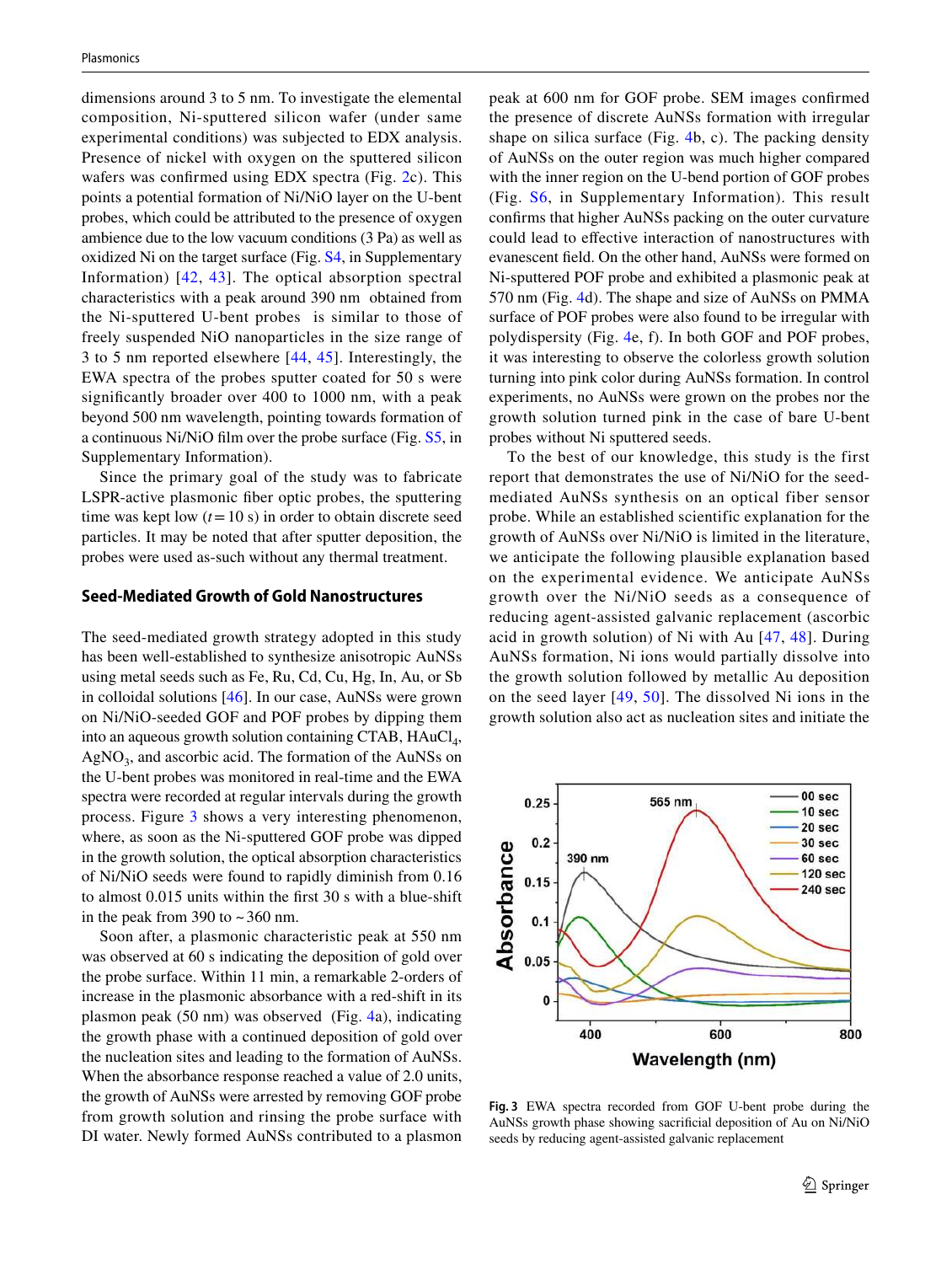

<span id="page-5-0"></span>**Fig. 4** Formation of AuNSs on Ni/NiO seeded U-bent GOF and POF probes. Monitoring the growth kinetics of AuNSs by recording EWA spectra (**a**, **d**). SEM images of AuNSs (**b**, **c** and **e**, **f**) formed on GOF and POF probe surface, respectively

growth of gold nanoparticles, suggesting it as a potential reason for the pink coloration of growth solution. In absence of Ni/NiO seeds, no AuNSs were formed on the bare fiber probes when immersed in growth solution. The results indicate that Ni seeds are essential for AuNSs synthesis. Thus, it may be concluded that the Ni/NiO seeds act as a sacrificial template that serve as nucleation, growth, and anchoring sites for AuNSs. This in situ seedmediated growth technique led to the synthesis of discrete nanostructures on the fiber probes.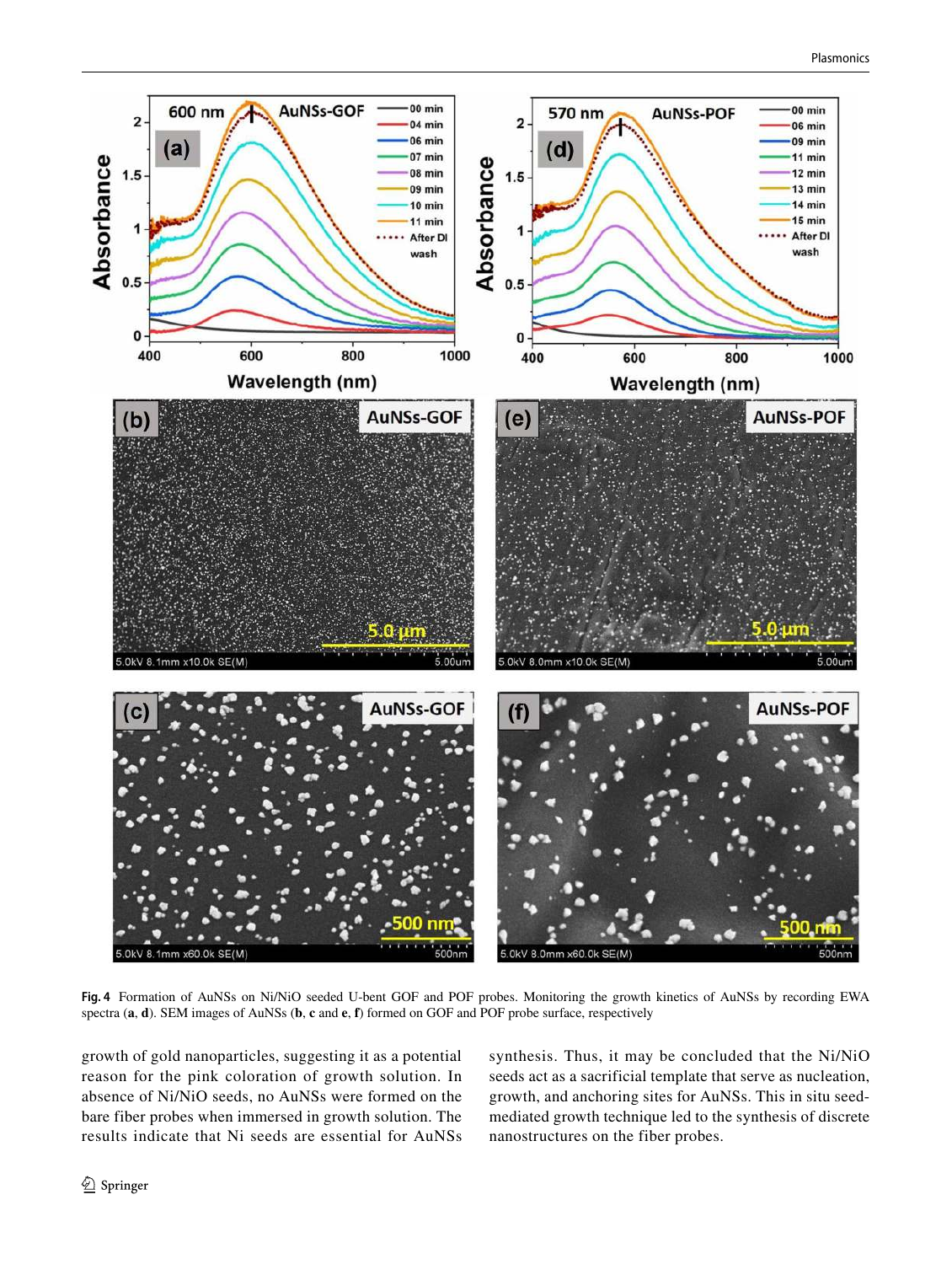#### **Refractive Index Sensitivity**

Refractive index (RI) sensitivity is an important characteristic to evaluate the sensing performance of a LSPR sensor. Monitoring the absorbance based intensity modulation instead of wavelength shifts can be very useful for designing compact LSPR-based fiber optic sensors with simple photodetectors (eliminating optical components such as diffraction gratings and mirrors) [\[51\]](#page-11-0). In the EWA-based plasmonic U-bent fiber optic probes, an RI change in the vicinity of AuNSs on the probe surface leads to a change in the absorbance peak. For plasmonic POF and GOF probes, RI sensitivity is defined as the ratio of the change in absorbance value per refractive index unit (ΔA/ΔRIU). In our experiments, bare, Ni/NiO-seeded, and AuNSs-coated GOF or POF probes were dipped in varying RI solutions (1.333 to 1.351) and their respective LSPR spectra were recorded as shown in Fig. [5](#page-6-0) a and [5c](#page-6-0), respectively. The EWA spectral characteristics revealed a peak plasmonic absorbance at 600 and 570 nm for GOF and POF probes, respectively. The peak absorbance values were recorded and plotted against RI to calculate RI sensitivity (*n* = 3). For bare, Ni/NiO-seeded and AuNSs-coated GOF probes, the RI sensitivity values obtained after fitting a linear regression curve were 4.35, 8.64, and 27.66 ΔA/ΔRIU, respectively (Fig. [5b](#page-6-0)). On the other hand, the RI sensitivity of 3.48, 7.13, and 25.65  $\triangle A/\triangle RIU$  were obtained for bare, Ni/ NiO-seeded, and AuNSs-coated POF, respectively (Fig. [5d](#page-6-0)). The sensor showed excellent linearity with  $R^2 = 0.999$  for both GOF and POF probes. The RI sensitivities of the bare, Ni/NiO-seeded, and plasmonic GOF probes were slightly higher (8 to 20%) than that of POF. The difference is more pronounced in case of bare probes (20% higher), which



<span id="page-6-0"></span>**Fig. 5** LSPR-based RI sensitivity measurements. EWA spectral response and RI sensitivity of plasmonic GOF (**a**, **b**) and POF (**c**, **d**) probes in the presence of solution with RI value from 1.333 to 1.348 RIU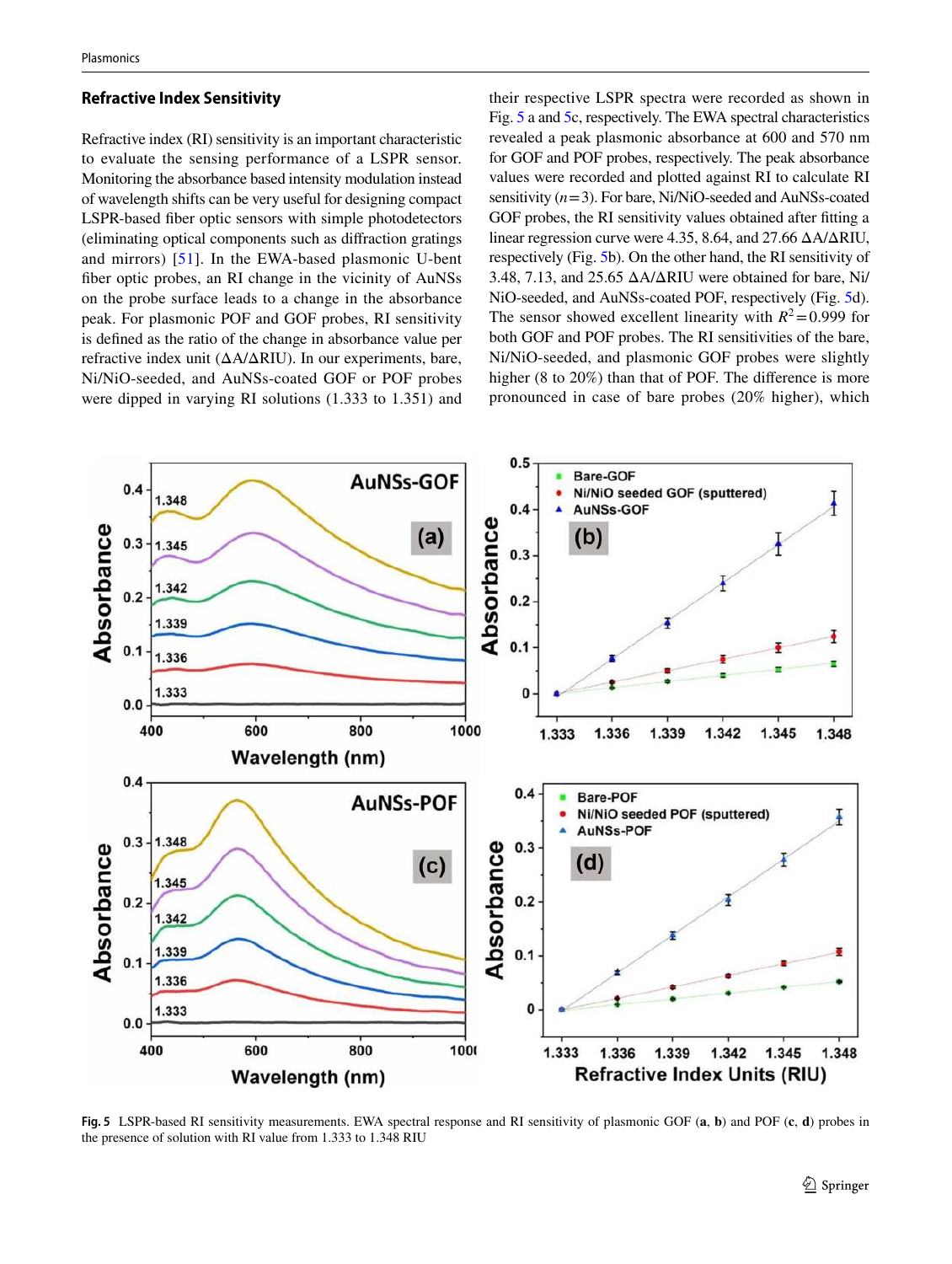could be due to a better EWA sensitivity caused by the smaller (20%) core diameter of the GOF. Recently, Zewei Luo et al. have fabricated ultrasensitive plasmonic U-shaped fiber optic sensor with a LSPR-based RI sensitivity of ~ 24.66 ΔA/ΔRIU [\[52](#page-11-1)]. In that report, they were able to sense cancer cells in a label-free format with a detection limit of 30 cells/mL. From our results, plasmonic U-bent probes achieved a RI sensitivity of  $\sim$  26  $\Delta A/\Delta R$ IU indicating that these probes can be a valuable tool for label-free biomolecular detection.

#### **Chemical and Mechanical Stability**

It is important to test chemical and mechanical stability of the plasmonic probes, as these fiber optic sensors are deployable in wide range of sensing applications involving harsh environment. For chemical stability testing, individual plasmonic GOF and POF probes were dipped either in  $H_2SO_4$  (1 M), NaOH (1 M),  $H_2O_2$  (30%), or PBS (1 ×) solutions for 1 h. The time-dependent changes in the EWA peak at 600 nm and 570 nm were monitored for GOF and POF probes, respectively (Fig. [6a](#page-7-0), b). Plasmonic GOF probe showed 12.5% and 3% absorbance decrement in NaOH and  $H_2O_2$  solution, respectively, indicating a desorption of AuNSs from the probe surface. In comparison, the plasmonic POF probes were highly stable in all solvents except in NaOH (2% absorbance decrement). We attribute the anchoring of Ni/NiO seeds with the fiber core material (PMMA) of the POF due to softening of the POF during the sputter process offering a stronger adhesion of the AuNSs to the probe surface [[20\]](#page-10-4).

Mechanical stability of the synthesized AuNSs on fiber probe surface was evaluated by peel test using a scotch tape (adhesive strength of 2.5 N/cm) as shown in Fig. [7](#page-8-0)a. The changes in absorbance were monitored in real-time using a fiber optic spectrometer (Fig. [7b](#page-8-0)). After each cycle, the peak absorbance was found to decrease (Fig. [7](#page-8-0)c). At the end of 3rd adhesive cycle, there was about  $\sim$  23% and  $\sim$  27% drop in initial absorbance for plasmonic GOF and POF, respectively. This peel test confirms that the AuNSs strongly adhere to silica and PMMA surface.

#### **Plasmonic POF Probes as SERS‑Active Substrates**

PMMA substrates are promising candidate for SERS applications as they are stable, flexible, transparent, and inexpensive [\[53,](#page-11-2) [54](#page-11-3)]. As AuNSs-coated POF probes exhibited excellent chemical stability, they were chosen as SERS substrates to detect rhodamine B (RhB) dye at various concentrations (Fig. [8](#page-8-1)a, b). In a backscattered configuration, Raman scattering spectra were collected from at least three different regions on each plasmonic POF probe  $(n=3)$  subjected to a given RhB concentration and their average was plotted as shown in Fig. [8c](#page-8-1). The most prominent bands in the 1000 to 1600 cm<sup>-1</sup> region of the spectrum match well with the spectral characteristics of RhB dye. The SERS spectral characteristic peaks at 1278, 1357, and 1508 cm−1 indicate the vibrational modes of the aromatic C–H bending, aromatic C–C bending, and aromatic C–H bending, respectively [\[55\]](#page-11-4). The results showed that the SERS intensity increased with RhB concentrations with a detection limit of  $10^{-7}$  RhB. Recently, Yang Ran et al. were able to detect  $10^{-7}$ to 10−8 M RhB using fiber-optrode SERS probes coated with plasmonic silver-coated gold nanostars [\[56](#page-11-5)]. These results indicate that plasmonic POF can be a potential SERS substrate for detecting chemical analytes.

<span id="page-7-0"></span>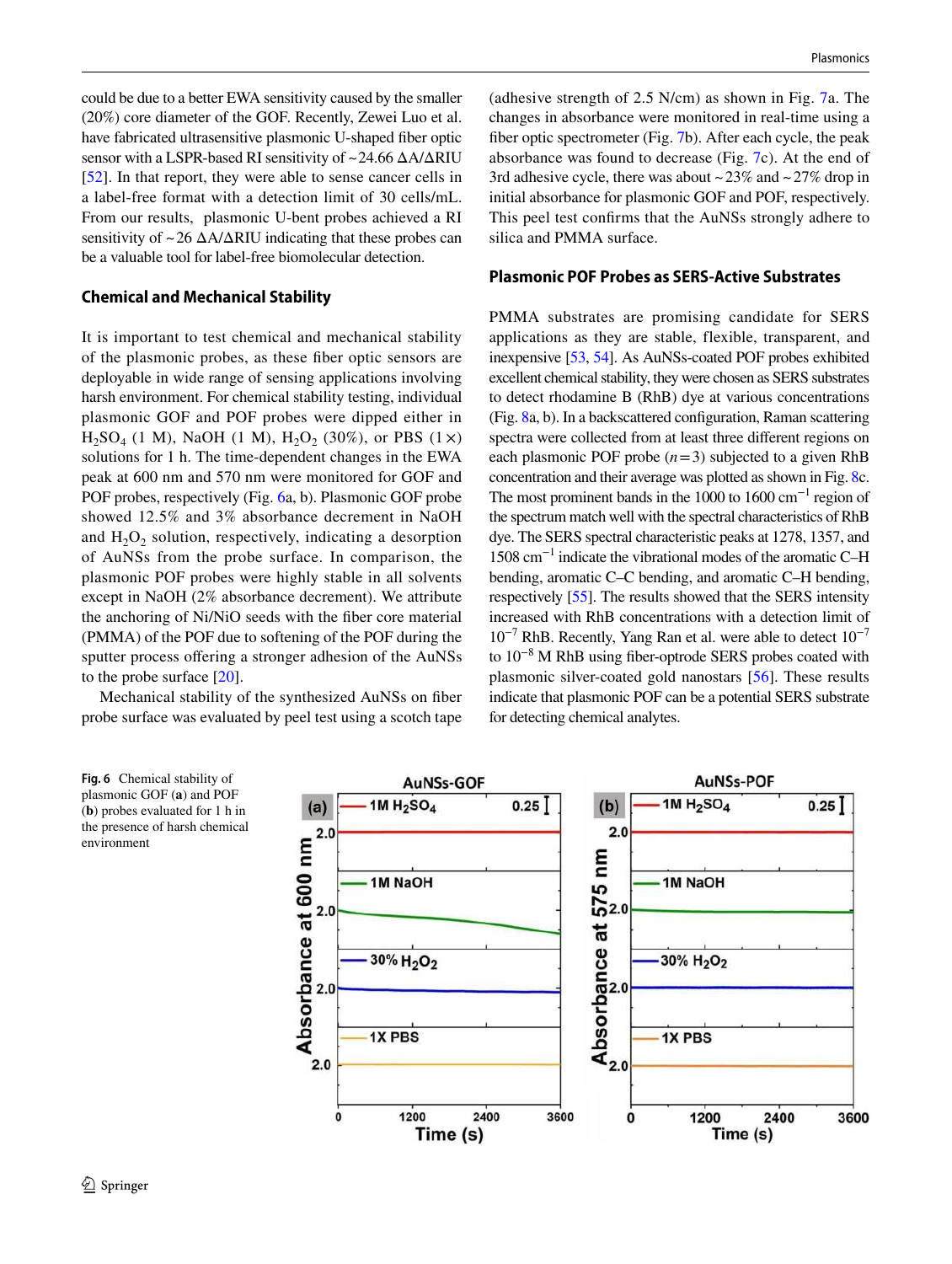

<span id="page-8-0"></span>**Fig. 7** Mechanical stability of the plasmonic probes. (**a)** Experimental procedure for peel test using an adhesive tape. (**b)** Real-time monitoring of absorbance change during peel test. (**c)** Loss in absorbance (at

600 nm and 570 nm at their plasmonic peaks) after each cycle for plasmonic GOF and POF, respectively



<span id="page-8-1"></span>AuNSs. (**c)** SERS spectra of RhB (at various concentrations) adhered to AuNSs on the U-bent POF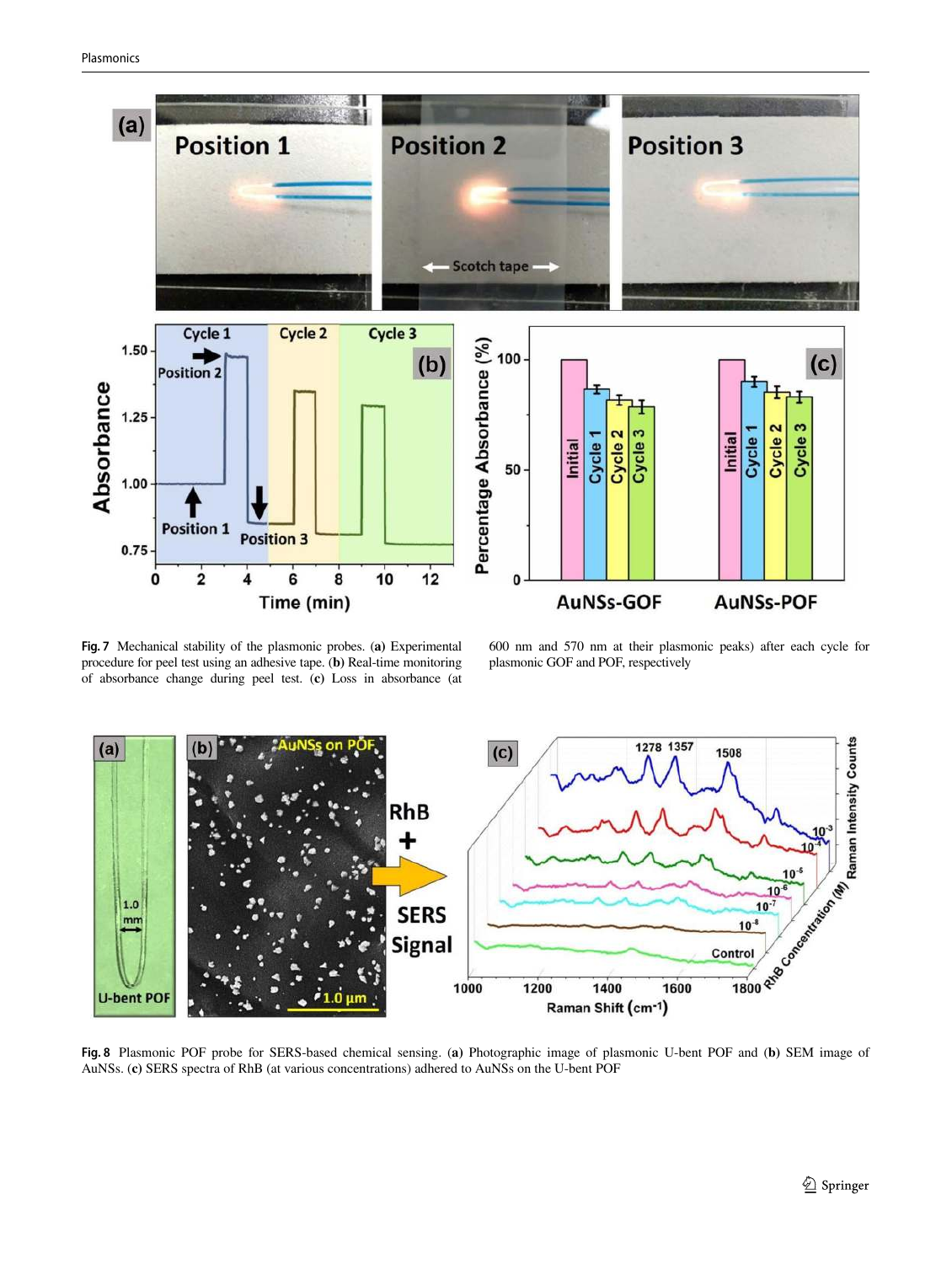# **Conclusions**

This study demonstrates a simpler and faster technique to fabricate plasmonic fiber optic sensors probes by combining the advantages of reproducible physical process of sputtering for Ni/NiO seeds and controlled chemical process for AuNSs growth. This technique is shown to be suitable for both U-bent GOF and POF probes. In addition, this technique allows the seeds to be confined to the outer curvature of the U-bent probes thus leading to high sensitivity due to an efficient excitation and measurement of the LSPR characteristics of the AuNSs. Excellent chemical stability, good mechanical stability and reliable LSPR spectral response are the unique features of this technique in comparison with the conventional chemisorption based techniques that are plagued by surface fouling. This seed-mediated growth technique eliminates the need of thermal treatment processes which usually improve AuNSs adhesion. In addition, Ni/NiO seeds do not impede the spectral characteristics and sensitivity of the sensors. In summary, the sputter seed-mediated growth of AuNSs established in this study is highly promising for the large-scale manufacture of the fiber optic LSPR sensors.

**Supplementary Information** The online version contains supplementary material available at https://doi.org/10.1007/s11468-021-01400-1.

**Acknowledgements** The authors gratefully acknowledge financial support from Indo-German Science & Technology Centre (IGSTC) and Indo-UK water quality research program funded by Department of Science and Technology (DST), India. The authors thank Prof. A. Subrahmanyam (Department of Physics, Indian Institute of Technology Madras) for giving access to UV-visible and Raman spectrometer facility. We also acknowledge HR-SEM and sputtering facility in Chemical Engineering, IIT Madras funded by FIST grant from DST, India. Hariharan Manoharan acknowledges the PhD scholarship from Ministry of Human Resource Development, Government of India. We thank Mr. S. Allwyn (research scholar, IITM) and Mr. Lakshmana Swamy (Project officer, IITM) for designing the customized white LED light source.

**Author Contribution** Hariharan Manoharan: conception/design of the work; data acquisition, analysis, interpretation, and manuscript writing.

Dharanibalaji K C: conception/design of the work, data acquisition, and analysis.

V. V. R. Sai: conception/design of the work, data analysis, interpretation, manuscript editing, and project management.

**Funding** The authors received financial support from Indo-German Science & Technology Centre (IGSTC) and Indo-UK water quality research program funded by Department of Science and Technology (DST), India.

**Data Availability** The datasets generated during and/or analyzed during the current study are available from the corresponding author on reasonable request.

# **Declarations**

**Conflict of Interest** The authors declare that they have no conflict of interest.

# **References**

- <span id="page-9-0"></span> 1. Wang X, Wolfbeis OS (2020) Fiber-optic chemical sensors and biosensors (2015–2019). Anal Chem 92:397–430. https://doi. org/10.1021/acs.analchem.9b04708
- 2. Zhao Y, Tongjie, Xia F, Peng Y R (2019) Current status of optical fiber biosensor based on surface plasmon resonance. Biosens Bioelectron 142:111505. [https ://doi.org/10.1016/j.](https://doi.org/10.1016/j.bios.2019.111505) bios.2019.111505
- <span id="page-9-1"></span> 3. Esfahani Monfared Y (2020) Overview of recent advances in the design of plasmonic fiber-optic biosensors. Biosensors 10:77. https:// doi.org/10.3390/bios10070077
- <span id="page-9-2"></span> 4. Qu JH, Dillen A, Saeys W et al (2020) Advancements in SPR biosensing technology: an overview of recent trends in smart layers design, multiplexing concepts, continuous monitoring and in vivo sensing. Anal Chim Acta 1104:10-27. https://doi. [org/10.1016/j.aca.2019.12.067](https://doi.org/10.1016/j.aca.2019.12.067)
- <span id="page-9-3"></span> 5. Sharma AK, Pandey AK, Kaur B (2018) A review of advancements (2007–2017) in plasmonics-based optical fiber sensors. Opt Fiber Technol 43:20–34. [https ://doi.org/10.1016/j.](https://doi.org/10.1016/j.yofte.2018.03.008) [yofte .2018.03.008](https://doi.org/10.1016/j.yofte.2018.03.008)
- <span id="page-9-4"></span> 6. Estevez MC, Otte MA, Sepulveda B, Lechuga LM (2014) Trends and challenges of refractometric nanoplasmonic biosensors: a review. Anal Chim Acta 806:55–73. [https ://doi.org/10.1016/j.](https://doi.org/10.1016/j.aca.2013.10.048) [aca.2013.10.048](https://doi.org/10.1016/j.aca.2013.10.048)
- <span id="page-9-5"></span> 7. Caucheteur C, Guo T, Albert J (2015) Review of plasmonic fiber optic biochemical sensors: improving the limit of detection. Anal Bioanal Chem 407:3883-3897. https://doi.org/10.1007/s00216-014-8411-6
- <span id="page-9-6"></span> 8. Rivero PJ, Goicoechea J, Arregui FJ (2017) Localized surface plasmon resonance for optical fiber-sensing applications. In: Nanoplasmonics - Fundam Appl InTech. [https ://doi.org/10.5772/67544](https://doi.org/10.5772/67544)
- <span id="page-9-7"></span> 9. Bilro L, Alberto N, Pinto JL, Nogueira R (2012) Optical sensors based on plastic fibers. Sensors 12:12184-12207. https://doi. [org/10.3390/s1209 12184](https://doi.org/10.3390/s120912184)
- 10. Liang G, Luo Z, Liu K et al (2016) Fiber optic surface plasmon resonance-based biosensor technique: fabrication, advancement, and application. Crit Rev Anal Chem 46:213-223. https://doi. org/10.1080/10408347.2015.1045119
- <span id="page-9-8"></span> 11. Miliutina E, Guselnikova O, Chufistova S et al (2019) Fast and all-optical hydrogen sensor based on gold-coated optical fiber functionalized with metal-organic framework layer. ACS Sensors 4:3133-3140. https://doi.org/10.1021/acssensors.9b01074
- <span id="page-9-9"></span> 12. Klantsataya E, Jia P, Ebendorff-Heidepriem H et al (2016) Plasmonic fiber optic refractometric sensors: From conventional architectures to recent design trends. Sensors 17:12. [https ://doi.](https://doi.org/10.3390/s17010012) org/10.3390/s17010012
- 13. Qian Y, Zhao Y, Wulu Q, Yang Y (2018) Review of salinity measurement technology based on optical fiber sensor. Sensors Actuators B Chem 260:86–105. [https ://doi.org/10.1016/j.](https://doi.org/10.1016/j.snb.2017.12.077) [snb.2017.12.077](https://doi.org/10.1016/j.snb.2017.12.077)
- 14. Velázquez-González JS, Monzón-Hernández D, Moreno-Hernández D et al (2017) Simultaneous measurement of refractive index and temperature using a SPR-based fiber optic sensor. Sensors Actuators B Chem 242:912-920. https://doi. [org/10.1016/j.snb.2016.09.164](https://doi.org/10.1016/j.snb.2016.09.164)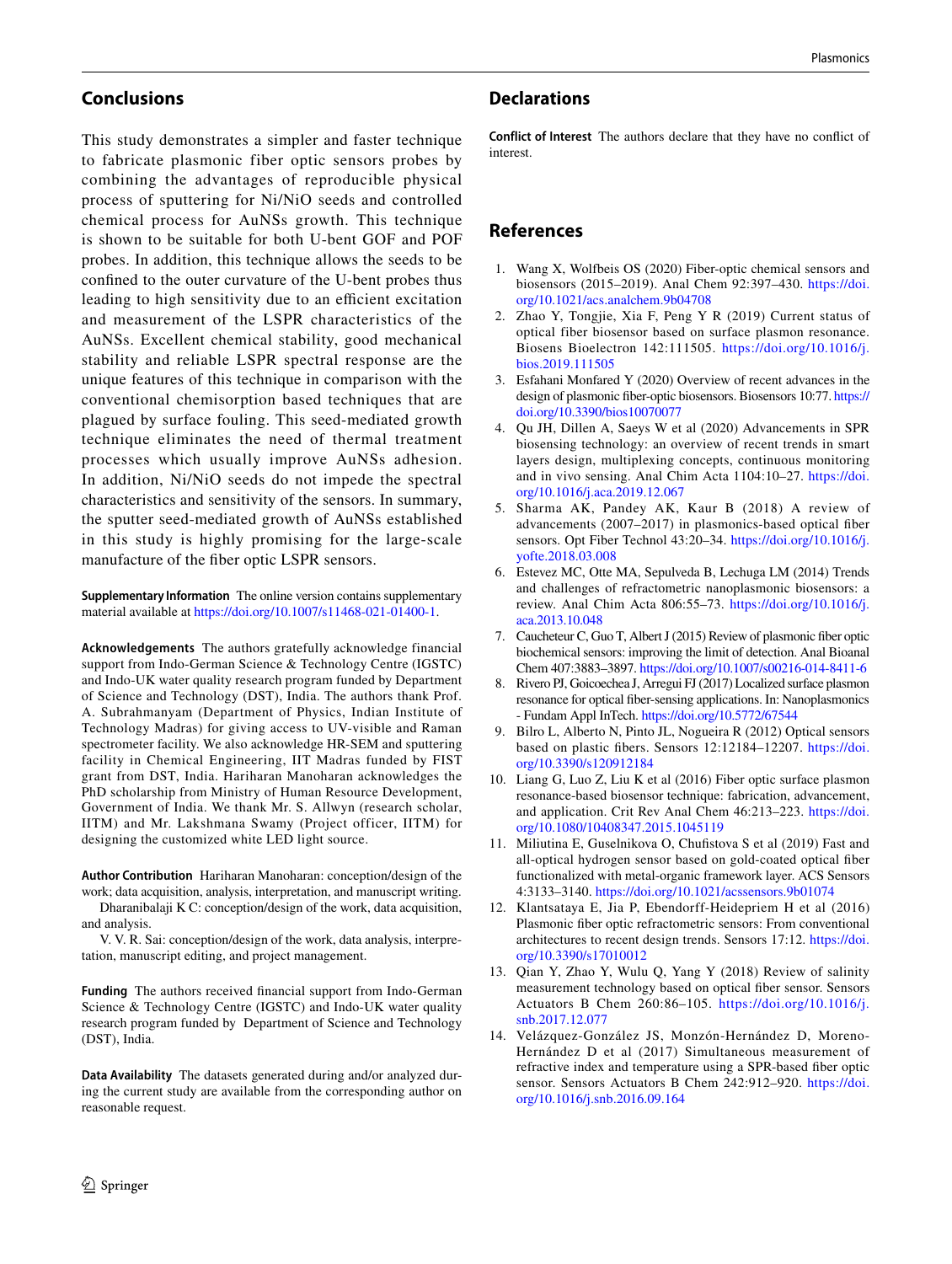- 15. Wei Y, Wu P, Zhang Y et al (2019) A new application of optical fiber surface plasmon resonance for micro-displacement measurement. Sensors Actuators A Phys 285:216–223. [https ://doi.](https://doi.org/10.1016/j.sna.2018.11.007) [org/10.1016/j.sna.2018.11.007](https://doi.org/10.1016/j.sna.2018.11.007)
- <span id="page-10-0"></span> 16. Wang J, Geng Y, Shen Y et al (2019) SERS-active fiber tip for intracellular and extracellular pH sensing in living single cells. Sensors Actuators B Chem 290:527–534. [https ://doi.](https://doi.org/10.1016/j.snb.2019.03.149) [org/10.1016/j.snb.2019.03.149](https://doi.org/10.1016/j.snb.2019.03.149)
- <span id="page-10-1"></span> 17. Zhang JZ, Noguez C (2008) Plasmonic optical properties and applications of metal nanostructures. Plasmonics 3:127-150. https:// doi.org/10.1007/s11468-008-9066-y
- <span id="page-10-2"></span> 18. Zhang Y, Wang G, Yang L et al (2018) Recent advances in gold nanostructures based biosensing and bioimaging. Coord Chem Rev 370:1–21. [https ://doi.org/10.1016/j.ccr.2018.05.005](https://doi.org/10.1016/j.ccr.2018.05.005)
- <span id="page-10-3"></span> 19. Masson J-F (2020) Portable and field-deployed surface plasmon resonance and plasmonic sensors. Analyst 145:3776–3800. [https ://](https://doi.org/10.1039/D0AN00316F) doi.org/10.1039/D0AN00316F
- <span id="page-10-4"></span> 20. Christopher C, Subrahmanyam A, Sai VVR (2018) Gold sputtered U-bent plastic optical fiber probes as SPR- and LSPR-based compact plasmonic sensors. Plasmonics 13:493-502. https://doi. org/10.1007/s11468-017-0535-z
- <span id="page-10-5"></span> 21. Antohe I, Schouteden K, Goos P et al (2016) Thermal annealing of gold coated fiber optic surfaces for improved plasmonic biosensing. Sensors Actuators B Chem 229:678-685. https://doi. [org/10.1016/j.snb.2016.02.034](https://doi.org/10.1016/j.snb.2016.02.034)
- <span id="page-10-6"></span>Cheng S, Chau L (2003) Colloidal gold-modified optical fiber for chemical. Anal Chem 75:16-21. https://doi.org/10.1021/ac020310v
- <span id="page-10-7"></span> 23. Aouani H, Wenger J, Gérard D et al (2009) Crucial role of the adhesion layer on the plasmonic fluorescence enhancement. ACS Nano 3:2043–2048. https://doi.org/10.1021/nn900460t
- <span id="page-10-8"></span> 24. Hoey ML, Carlson JB, Osgood RM et al (2010) rf plasma oxidation of Ni thin films sputter deposited to generate thin nickel oxide layers. Appl Phys Lett 97:153104. https://doi. org/10.1063/1.3499661
- <span id="page-10-9"></span> 25. Sexton BA, Feltis BN, Davis TJ (2008) Characterisation of gold surface plasmon resonance sensor substrates. Sensors Actuators A Phys 141:471–475. [https ://doi.org/10.1016/j.sna.2007.10.020](https://doi.org/10.1016/j.sna.2007.10.020)
- <span id="page-10-10"></span> 26. Zhu M, Lerum MZ, Chen W (2012) How to prepare reproducible, homogeneous, and hydrolytically stable aminosilane-derived layers on silica. Langmuir 28:416–423. [https ://doi.org/10.1021/](https://doi.org/10.1021/la203638g) la203638g
- <span id="page-10-11"></span> 27. Scarpettini AF, Bragas AV (2010) Coverage and aggregation of gold nanoparticles on silanized glasses. Langmuir 26:15948– 15953. https://doi.org/10.1021/la102937b
- <span id="page-10-12"></span> 28. Manoharan H, KC D, Sai VVR, (2020) controlled in situ seedmediated growth of gold and silver nanoparticles on an optical fiber platform for plasmonic sensing applications. Plasmonics 15:51-60. https://doi.org/10.1007/s11468-019-01008-6
- <span id="page-10-13"></span> 29. Gong Y, Zhang S, Gao H et al (2020) Recent advances and comprehensive insights of nickel oxide in emerging optoelectronic devices. Sustainable Energy Fuels 17–33. [https ://](https://doi.org/10.1039/D0SE00621A) doi.org/10.1039/D0SE00621A
- 30. Kate RS, Khalate SA, Deokate RJ (2018) Overview of nanostructured metal oxides and pure nickel oxide (NiO) electrodes for supercapacitors: a review. J Alloys Compd 734:89-111. https://doi.org/10.1016/j.jallcom.2017.10.262
- <span id="page-10-14"></span> 31. Hajakbari F (2020) Characterization of nanocrystalline nickel oxide thin films prepared at different thermal oxidation temperatures. J Nanostructure Chem 10:97–103. [https ://doi.](https://doi.org/10.1007/s40097-020-00332-2) org/10.1007/s40097-020-00332-2
- <span id="page-10-15"></span> 32. Aydin E, Troughton J, De Bastiani M et al (2018) Room-temperaturesputtered nanocrystalline nickel oxide as hole transport layer for p-i-n perovskite solar cells. ACS Appl Energy Mater 1:6227-6233. https:// doi.org/10.1021/acsaem.8b01263
- 33. Yang F, Zhou X, Plymale NT et al (2020) Evaluation of sputtered nickel oxide, cobalt oxide and nickel–cobalt oxide on

n-type silicon photoanodes for solar-driven O 2 (g) evolution from water. J Mater Chem A 8:13955-13963. https://doi. org/10.1039/D0TA03725G

- <span id="page-10-16"></span> 34. Turgut E, Çoban Ö, Sarıtaş S et al (2018) Oxygen partial pressure effects on the RF sputtered p-type NiO hydrogen gas sensors. Appl Surf Sci 435:880–885. [https ://doi.org/10.1016/j.](https://doi.org/10.1016/j.apsusc.2017.11.133) apsusc.2017.11.133
- <span id="page-10-17"></span> 35. Oh MH, Yu T, Yu S-H et al (2013) galvanic replacement reactions in metal oxide nanocrystals. Science (80- ) 340:964 LP – 968. https://doi.org/10.1126/science.1234751
- <span id="page-10-18"></span> 36. Sai VVR, Kundu T, Mukherji S (2009) Novel U-bent fiber optic probe for localized surface plasmon resonance based biosensor. Biosens Bioelectron 24:2804–2809. [https ://doi.org/10.1016/j.](https://doi.org/10.1016/j.bios.2009.02.007) [bios.2009.02.007](https://doi.org/10.1016/j.bios.2009.02.007)
- <span id="page-10-19"></span> 37. Gowri A, Sai VVR (2016) Development of LSPR based U-bent plastic optical fiber sensors. Sensors Actuators B Chem 230:536–543. [https ://doi.org/10.1016/j.snb.2016.02.074](https://doi.org/10.1016/j.snb.2016.02.074)
- <span id="page-10-20"></span> 38. Jana NR, Gearheart L, Murphy CJ (2001) Wet chemical synthesis of high aspect ratio cylindrical gold nanorods. J Phys Chem B 105:4065-4067. https://doi.org/10.1021/jp0107964
- <span id="page-10-21"></span> 39. Murphy CJ, Sau TK, Gole AM et al (2005) Anisotropic metal nanoparticles: synthesis, assembly, and optical applications. J Phys Chem B 109:13857–13870. [https ://doi.org/10.1021/jp051 6846](https://doi.org/10.1021/jp0516846)
- <span id="page-10-22"></span> 40. Gupta BD, Verma RK (2009) Surface plasmon resonance-based fiber optic sensors: Principle, probe designs, and some applications. J Sensors. 2009:1–12. [https ://doi.org/10.1155/2009/97976 1](https://doi.org/10.1155/2009/979761)
- <span id="page-10-23"></span> 41. Danny CG, Danny Raj M, Sai VVR (2020) Investigating the refractive index sensitivity of u-bent fiber optic sensors using ray optics. J Light Technol 38:1580-1588. https://doi. org/10.1109/JLT.2019.2958044
- <span id="page-10-24"></span> 42. Riedl H, Koller CM, Munnik F et al (2016) Influence of oxygen impurities on growth morphology, structure and mechanical properties of Ti-Al-N thin films. Thin Solid Films 603:39–49. [https ://doi.org/10.1016/j.tsf.2016.01.039](https://doi.org/10.1016/j.tsf.2016.01.039)
- <span id="page-10-25"></span> 43. Payne BP, Biesinger MC, McIntyre NS (2012) Use of oxygen/nickel ratios in the XPS characterisation of oxide phases on nickel metal and nickel alloy surfaces. J Electron Spectros Relat Phenomena 185:159-166. https://doi.org/10.1016/j.elspec.2012.06.008
- <span id="page-10-26"></span> 44. Fominykh K, Feckl JM, Sicklinger J et al (2014) Ultrasmall dispersible crystalline nickel oxide nanoparticles as high-performance catalysts for electrochemical water splitting. Adv Funct Mater 24:3123-3129. https://doi.org/10.1002/adfm.201303600
- <span id="page-10-27"></span> 45. Nama Manjunatha K, Paul S (2015) Investigation of optical properties of nickel oxide thin films deposited on different substrates. Appl Surf Sci 352:10–15. [https ://doi.org/10.1016/j.](https://doi.org/10.1016/j.apsusc.2015.03.092) apsusc.2015.03.092
- <span id="page-10-28"></span> 46. Samal AK, Sreeprasad TS, Pradeep T (2010) Investigation of the role of NaBH4 in the chemical synthesis of gold nanorods. J Nanoparticle Res 12:1777–1786. [https ://doi.org/10.1007/s1105 1-009-9733-8](https://doi.org/10.1007/s11051-009-9733-8)
- <span id="page-10-29"></span> 47. Kang S, Kang K, Huh H et al (2017) Reducing agent-assisted excessive galvanic replacement mediated seed-mediated synthesis of porous gold nanoplates and highly efficient gene-thermo cancer therapy. ACS Appl Mater Interfaces 9:35268-35278. https://doi. org/10.1021/acsami.7b13028
- <span id="page-10-30"></span> 48. R. Daniel J, McCarthy LA, Ringe E, Boudreau D, (2019) Enhanced control of plasmonic properties of silver-gold hollow nanoparticles via a reduction-assisted galvanic replacement approach. RSC Adv 9:389-396. https://doi.org/10.1039/C8RA09364D
- <span id="page-10-31"></span> 49. Huang J, Han X, Wang D et al (2013) Facile synthesis of dendritic gold nanostructures with hyperbranched architectures and their electrocatalytic activity toward ethanol oxidation. ACS Appl Mater Interfaces 5:9148-9154. https://doi.org/10.1021/am402546p
- <span id="page-10-32"></span> 50. Gilroy KD, Farzinpour P, Sundar A et al (2014) Sacrificial templates for galvanic replacement reactions: design criteria for the synthesis of pure pt nanoshells with a smooth surface morphology. Chem Mater 26:3340–3347. [https ://doi.org/10.1021/cm501 418d](https://doi.org/10.1021/cm501418d)